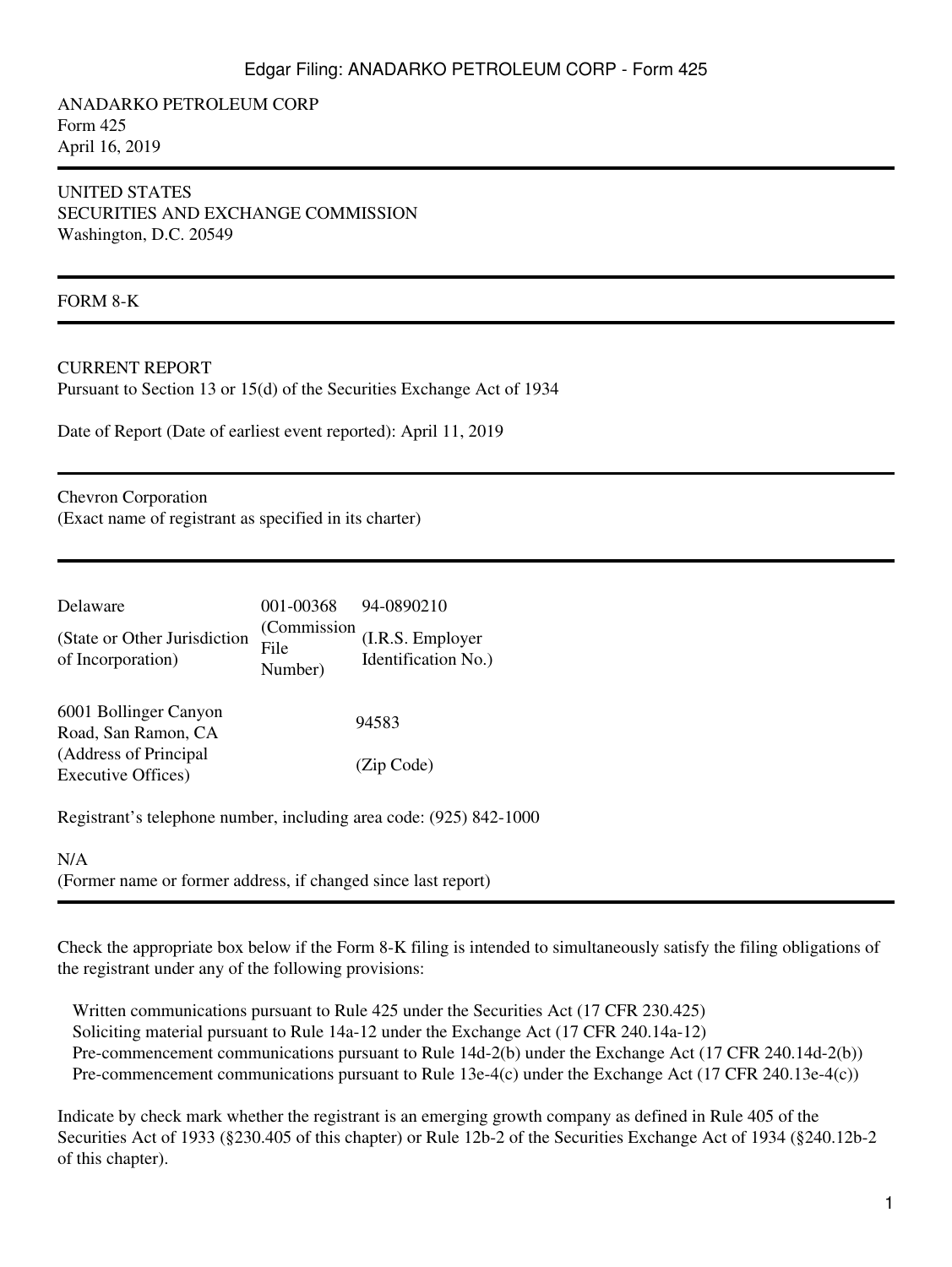Emerging growth company

If an emerging growth company, indicate by check mark if the registrant has elected not to use the extended transition period for complying with any new or revised financial accounting standards provided pursuant to Section 13(a) of the Exchange Act.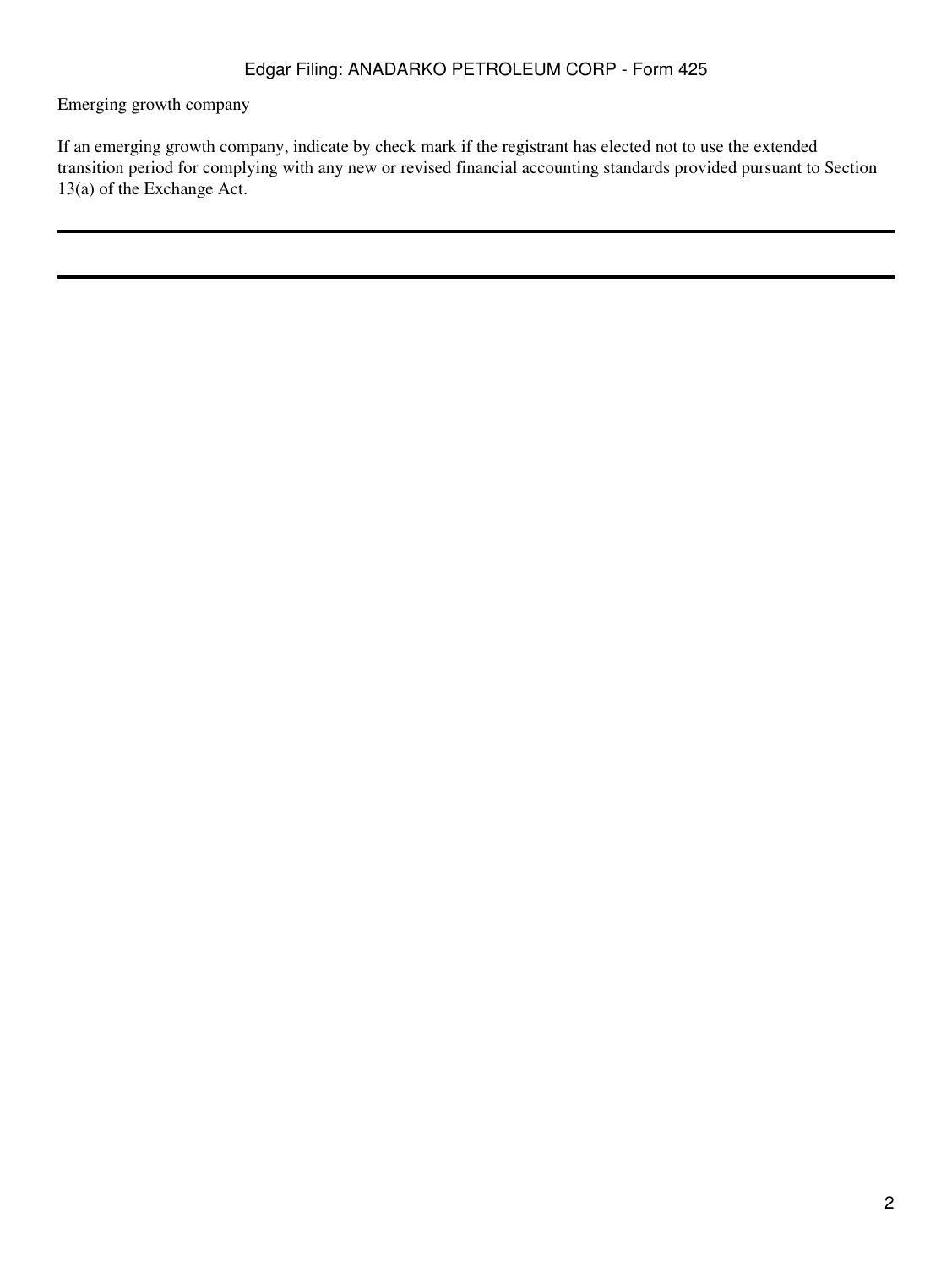### Item 1.01 Entry into a Material Definitive Agreement.

### Merger Agreement

On April 11, 2019, Chevron Corporation ("Chevron") entered into an Agreement and Plan of Merger (the "Merger Agreement") with Anadarko Petroleum Corporation ("Anadarko"), Justify Merger Sub 1 Inc., a direct, wholly-owned subsidiary of Chevron ("Merger Subsidiary 1"), and Justify Merger Sub 2 Inc., a direct, wholly-owned subsidiary of Chevron ("Merger Subsidiary 2").

The Merger Agreement provides that, among other things and subject to the terms and conditions of the Merger Agreement, (1) Merger Subsidiary 1 will be merged with and into Anadarko (the "Merger"), with Anadarko surviving and continuing as the surviving corporation in the Merger as a direct, wholly-owned subsidiary of Chevron and (2) immediately after the effective time of the Merger (the "Effective Time"), Anadarko will be merged with and into Merger Subsidiary 2 (together with the Merger, the "Combination"), with Merger Subsidiary 2 surviving as a direct, wholly-owned subsidiary of Chevron.

At the Effective Time, each outstanding share of common stock of Anadarko (subject to limited exceptions, including shares with respect to which dissenters' rights have been validly exercised in accordance with Delaware law) will be converted into the right to receive \$16.25 in cash (without interest) and 0.3869 of a share of common stock of Chevron, plus cash in lieu of any fractional Chevron shares that otherwise would have been issued (the "Merger Consideration").

Pursuant to the Merger Agreement, at the Effective Time, Anadarko employee stock options, restricted stock units and restricted stock will convert into Chevron equity awards of the same category based on the value of the Merger Consideration at closing, Anadarko performance units will vest at closing and convert into the right to receive the amount provided in the resolutions of the Compensation and Benefits Committee of the board of directors of Anadarko adopted as of April 11, 2019, and each Anadarko director deferred share will convert into the right to receive the Merger Consideration.

The board of directors of Anadarko has unanimously approved the Merger Agreement and resolved to recommend the adoption of the Merger Agreement by Anadarko stockholders, who will be asked to vote on the adoption of the Merger Agreement at a special stockholders meeting.

The completion of the Combination is subject to satisfaction or waiver of certain customary mutual closing conditions, including (1) the receipt of the required approval from Anadarko stockholders, (2) the expiration or termination of the waiting period under the Hart-Scott-Rodino Act, as amended (the "HSR Act"), applicable to the Merger, (3) the absence of any order or law prohibiting consummation of the Combination, (4) the effectiveness of the Registration Statement on Form S-4 to be filed by Chevron pursuant to which the shares of Chevron common stock to be issued in connection with the Merger will be registered with the Securities and Exchange Commission (the "SEC") and (5) the authorization for listing on the New York Stock Exchange of the shares of Chevron common stock to be issued in connection with the Merger. The obligation of each party to consummate the Merger is also conditioned upon the other party's representations and warranties being true and correct (subject to certain materiality exceptions) and the other party having performed in all material respects its obligations under the Merger Agreement.

The Merger Agreement contains customary representations and warranties of Chevron and Anadarko relating to their respective businesses, financial statements and public filings, in each case generally subject to customary materiality qualifiers. Additionally, the Merger Agreement provides for customary pre-closing covenants of Chevron and Anadarko, including a covenant of Anadarko relating to conducting its business in the ordinary course, and covenants of each party to refrain from taking certain actions without the other party's consent. Chevron and Anadarko also agreed to use their respective best efforts to cause the Merger to be consummated and to obtain expiration or termination of the waiting period under the HSR Act, subject to certain exceptions, including that Chevron is not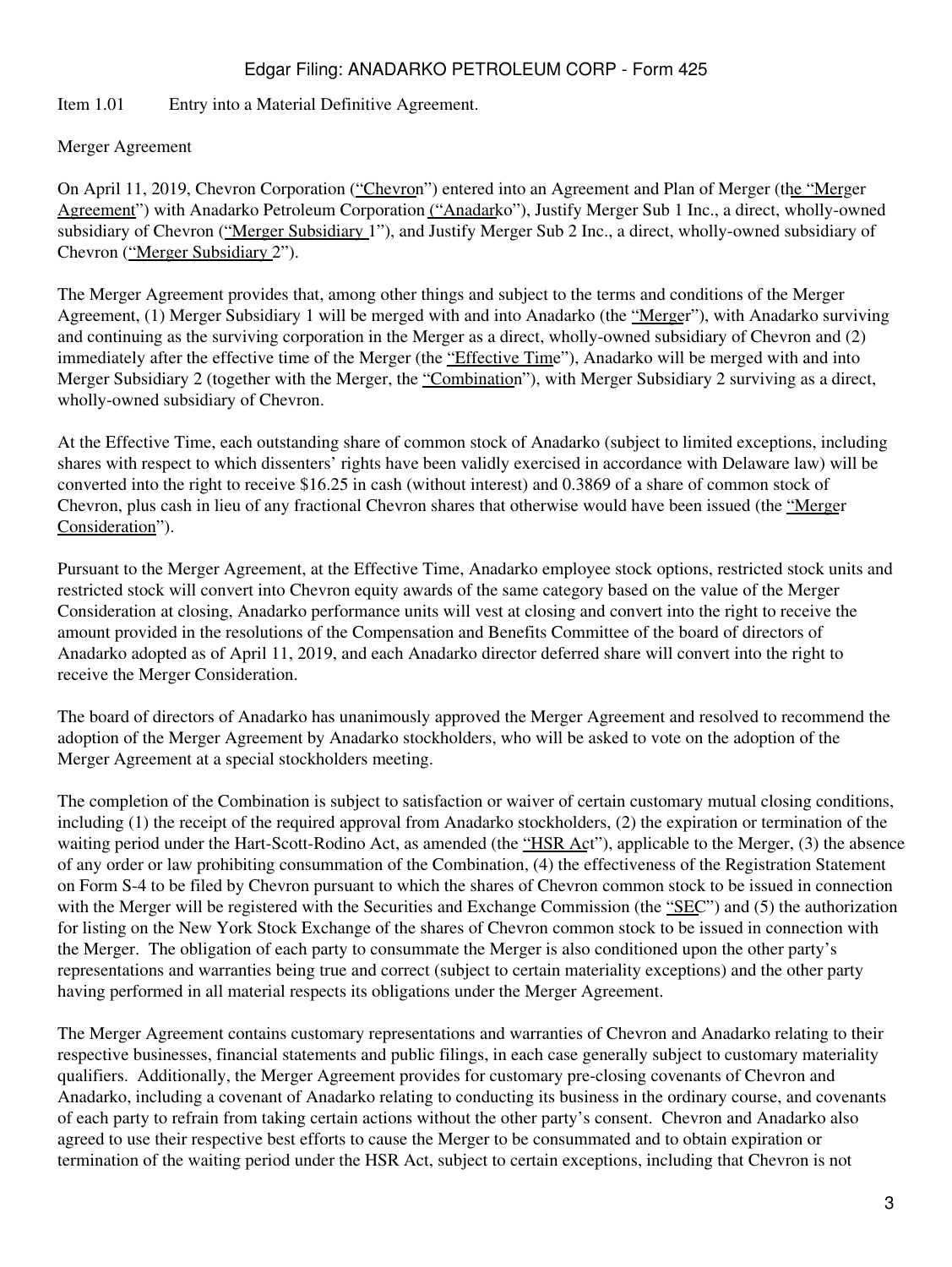required to take or authorize any action that would reasonably be expected to have a material adverse effect (after giving effect to any reasonably expected proceeds of any divestiture or sale of assets) on the financial condition, business, assets or continuing results of operations of Anadarko (or, in the case of actions with respect to Chevron's pre-closing assets, on a company of Anadarko's size).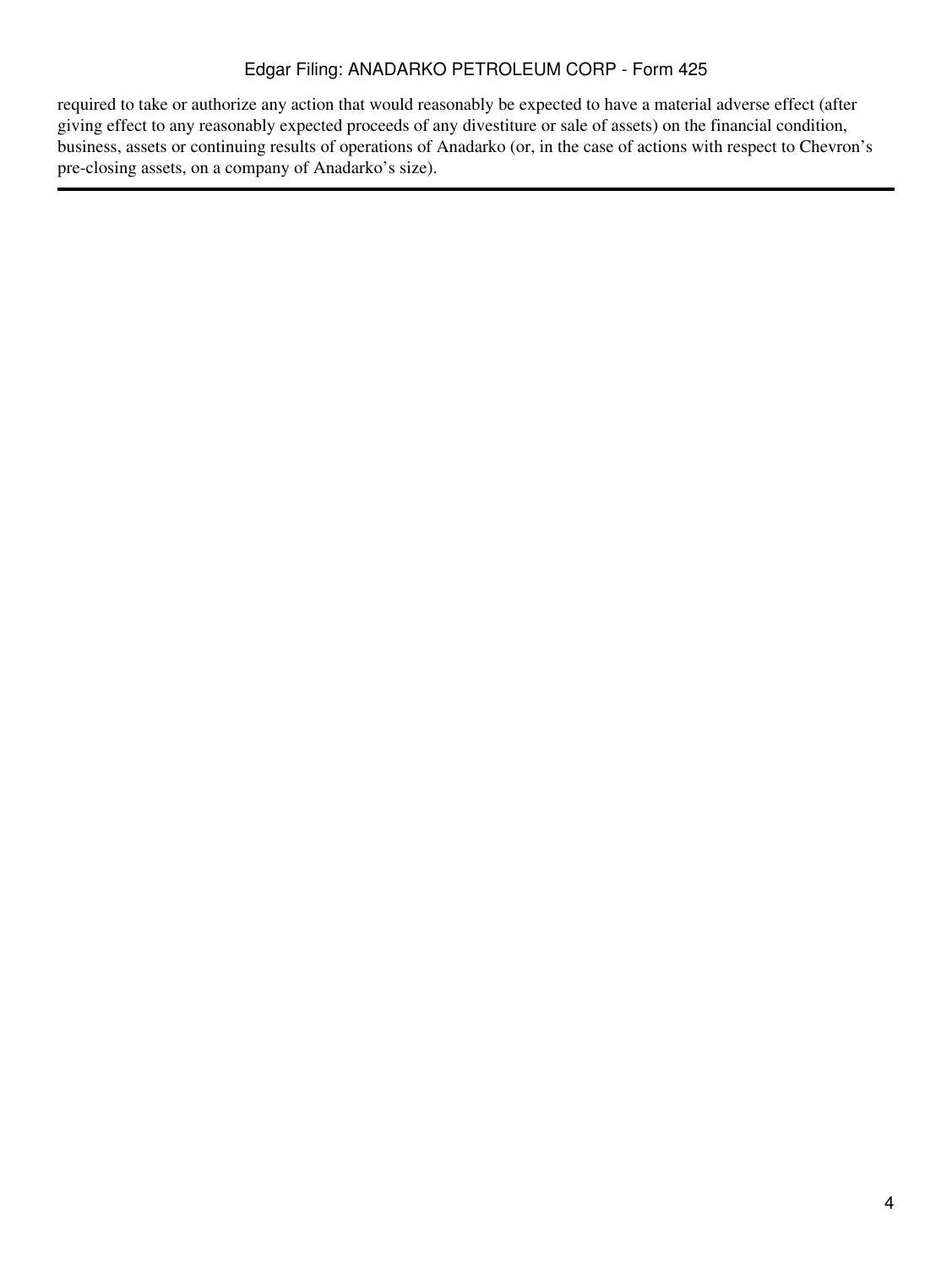The Merger Agreement provides that, during the period from the date of the Merger Agreement until the Effective Time, Anadarko is subject to certain restrictions on its ability to solicit alternative acquisition proposals from third parties and to provide non-public information to third parties and to engage in negotiations with third parties regarding alternative acquisition proposals, subject to customary exceptions. Subject to certain exceptions, Anadarko is required to call a meeting of its stockholders to vote on a proposal to adopt the Merger Agreement and to recommend that its stockholders adopt the Merger Agreement.

The Merger Agreement contains termination rights for each of Chevron and Anadarko, including, among others, (1) if the consummation of the Merger does not occur on or before January 11, 2020, subject to extension to April 11, 2020 for the sole purpose of obtaining U.S. antitrust clearance and (2) subject to certain conditions, if Anadarko wishes to terminate the Merger Agreement to enter into a definitive agreement with respect to a Superior Proposal (as such term is defined in the Merger Agreement). Upon termination of the Merger Agreement under specified circumstances, including the termination by Chevron in the event of a change of recommendation by the board of directors of Anadarko or by Anadarko to enter into a definitive agreement with respect to a Superior Proposal, Anadarko would be required to pay Chevron a termination fee of \$1,000,000,000.

The foregoing description of the Merger Agreement does not purport to be complete and is qualified in its entirety by reference to the Merger Agreement, which is attached hereto as Exhibit 2.1 and is incorporated by reference herein.

The Merger Agreement has been included to provide security holders with information regarding its terms. It is not intended to provide any other factual information about Chevron or Anadarko. The representations, warranties and covenants contained in the Merger Agreement were made solely for purposes of the Merger Agreement and as of specific dates, were solely for the benefit of the parties to the Merger Agreement, may be subject to limitations agreed upon by the contracting parties, including being qualified by confidential disclosures made for the purposes of allocating contractual risk between the parties to the Merger Agreement instead of establishing these matters as facts, and may be subject to standards of materiality applicable to the contracting parties that differ from those applicable to security holders. Security holders are not third-party beneficiaries under the Merger Agreement and should not rely on the representations, warranties and covenants or any descriptions thereof as characterizations of the actual state of facts or condition of Chevron or Anadarko. Moreover, information concerning the subject matter of the representations and warranties may change after the date of the Merger Agreement, which subsequent information may or may not be fully reflected in Chevron's or Anadarko's public disclosures.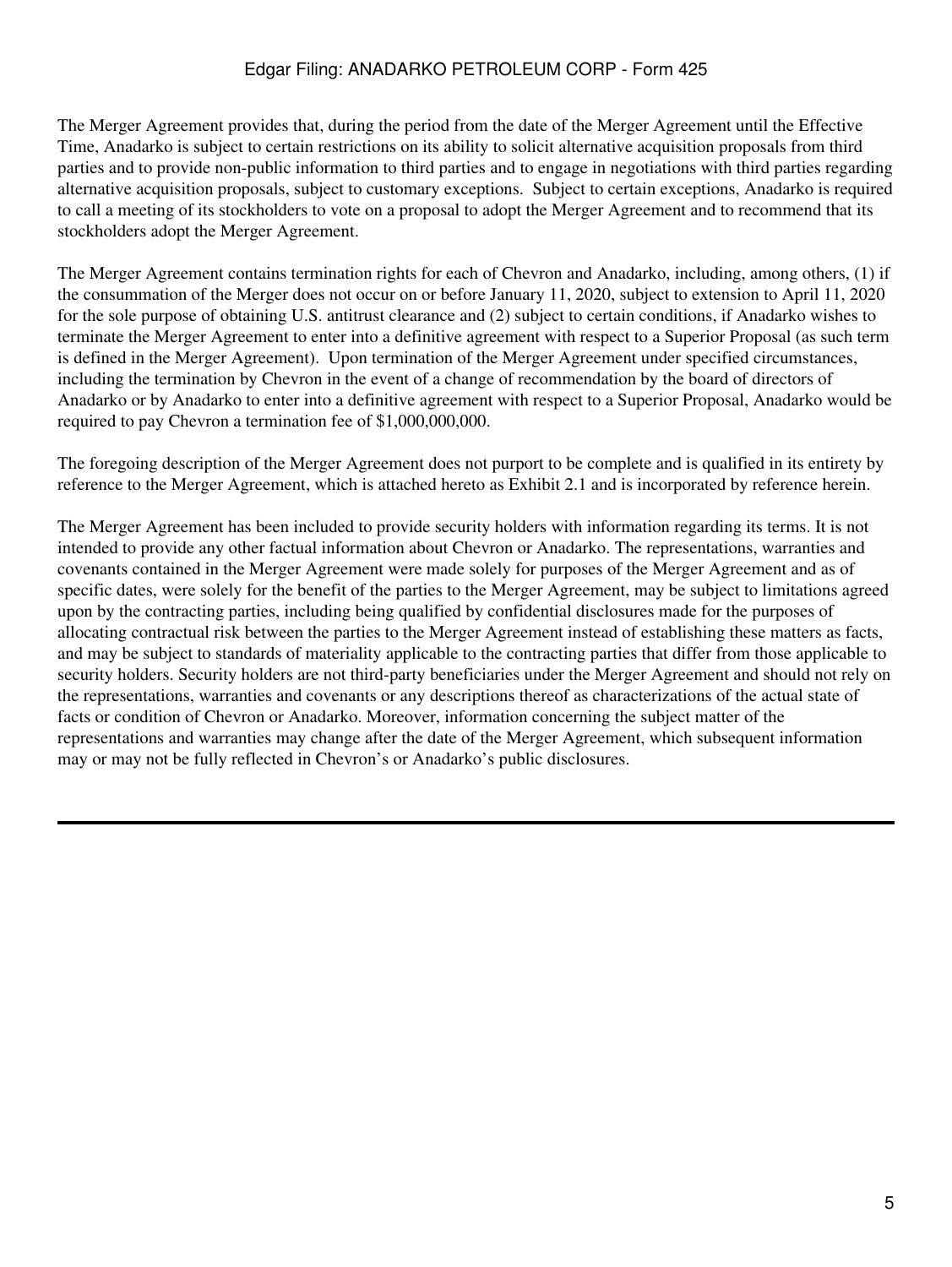#### Cautionary Statement Regarding Forward-Looking Statements

This communication contains forward-looking statements within the meaning of the Private Securities Litigation Reform Act of 1995, Section 27A of the Securities Act of 1933, as amended, and Section 21E of the Securities Exchange Act of 1934, as amended. These forward-looking statements generally include statements regarding the potential transaction between Chevron Corporation ("Chevron") and Anadarko Petroleum Corporation ("Anadarko"), including any statements regarding the expected timetable for completing the potential transaction, the ability to complete the potential transaction, the expected benefits of the potential transaction (including anticipated annual operating cost and capital synergies and anticipated free cash flow accretion), the increase of Chevron's share repurchase annual target, projected financial information, future opportunities, and any other statements regarding Chevron's and Anadarko's future expectations, beliefs, plans, objectives, results of operations, financial condition and cash flows, or future events or performance. These statements are often, but not always, made through the use of words or phrases such as "anticipates," "expects," "intends," "plans," "targets," "forecasts," "projects," "believes," "seeks," "se "estimates," "positions," "pursues," "may," "could," "should," "will," "budgets," "outlook," "trends," "guidance," "focus," "on track," "is slated," "goals," "objectives," "strategies," "opportunities," "poised" and similar expressions. All such forward-look statements are based on current expectations of Chevron's and Anadarko's management and therefore involve estimates and assumptions that are subject to risks, uncertainties and other factors that could cause actual results to differ materially from the results expressed in the statements. Key factors that could cause actual results to differ materially from those projected in the forward-looking statements include the ability to obtain the requisite Anadarko stockholder approval; uncertainties as to the timing to consummate the potential transaction; the risk that a condition to closing the potential transaction may not be satisfied; the risk that regulatory approvals are not obtained or are obtained subject to conditions that are not anticipated by the parties; the effects of disruption to Chevron's or Anadarko's respective businesses; the effect of this communication on Chevron's or Anadarko's stock prices; the effects of industry, market, economic, political or regulatory conditions outside of Chevron's or Anadarko's control; transaction costs; Chevron's ability to achieve the benefits from the proposed transaction, including the anticipated annual operating cost and capital synergies; Chevron's ability to promptly, efficiently and effectively integrate acquired operations into its own operations; unknown liabilities; and the diversion of management time on transaction-related issues. Other important factors that could cause actual results to differ materially from those in the forward-looking statements are: changing crude oil and natural gas prices; changing refining, marketing and chemicals margins; Chevron's ability to realize anticipated cost savings and expenditure reductions; actions of competitors or regulators; timing of exploration expenses; timing of crude oil liftings; the competitiveness of alternate-energy sources or product substitutes; technological developments; the results of operations and financial condition of Chevron's suppliers, vendors, partners and equity affiliates, particularly during extended periods of low prices for crude oil and natural gas; the inability or failure of Chevron's joint-venture partners to fund their share of operations and development activities; the potential failure to achieve expected net production from existing and future crude oil and natural gas development projects; potential delays in the development, construction or start-up of planned projects; the potential disruption or interruption of Chevron's operations due to war, accidents, political events, civil unrest, severe weather, cyber threats and terrorist acts, crude oil production quotas or other actions that might be imposed by the Organization of Petroleum Exporting Countries, or other natural or human causes beyond Chevron's control; changing economic, regulatory and political environments in the various countries in which Chevron operates; general domestic and international economic and political conditions; the potential liability for remedial actions or assessments under existing or future environmental regulations and litigation; significant operational, investment or product changes required by existing or future environmental statutes and regulations, including international agreements and national or regional legislation and regulatory measures to limit or reduce greenhouse gas emissions; the potential liability resulting from other pending or future litigation; Chevron's future acquisition or disposition of assets or shares or the delay or failure of such transactions to close based on required closing conditions; the potential for gains and losses from asset dispositions or impairments; government-mandated sales, divestitures, recapitalizations, industry-specific taxes, tariffs, sanctions, changes in fiscal terms or restrictions on scope of company operations; foreign currency movements compared with the U.S. dollar; material reductions in corporate liquidity and access to debt markets; the effects of changed accounting rules under generally accepted accounting principles promulgated by rule-setting bodies; Chevron's ability to identify and mitigate the risks and hazards inherent in operating in the global energy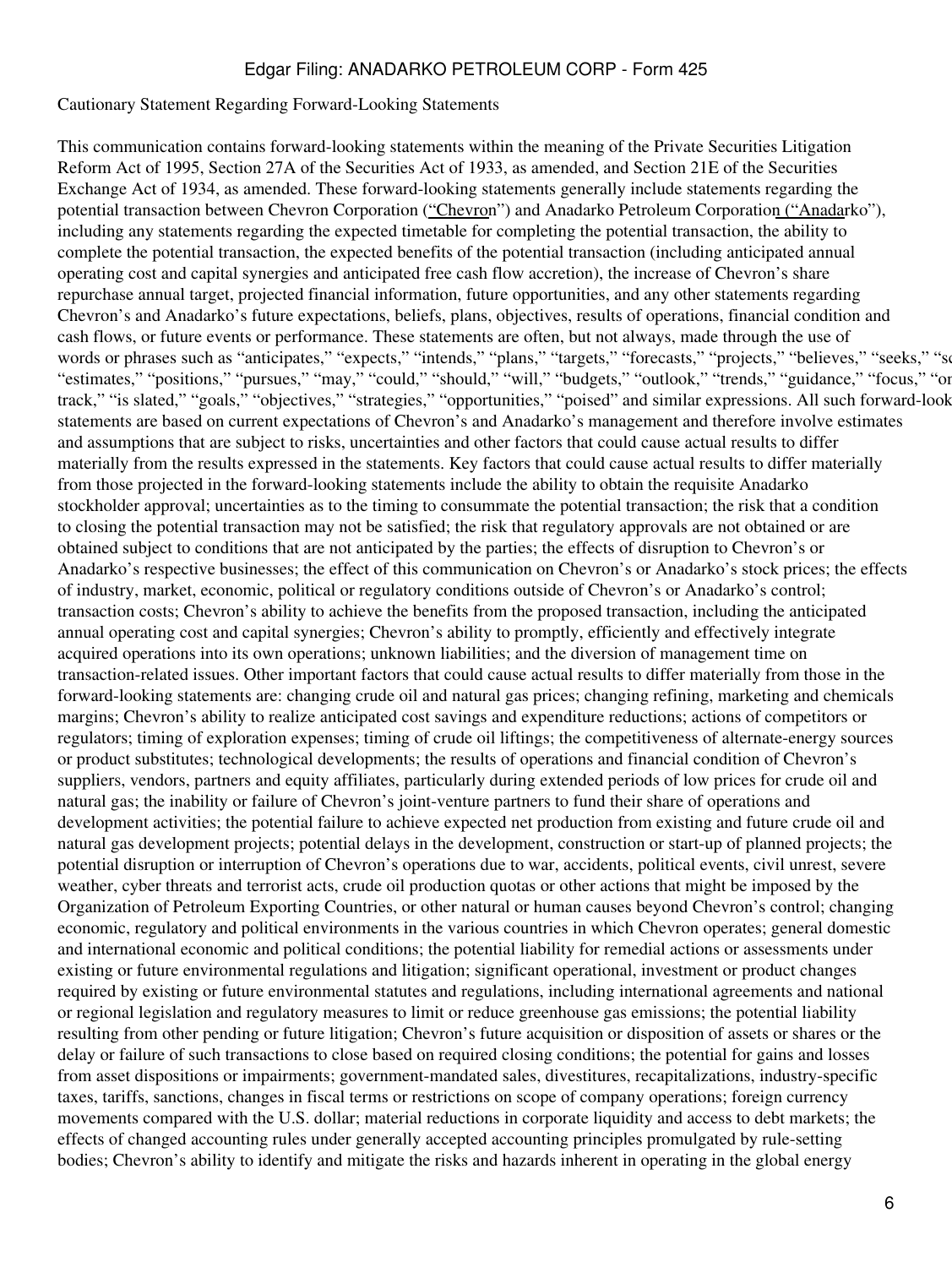industry; and the factors set forth under the heading "Risk Factors" on pages 18 through 21 of Chevron's 2018 Annual Report on Form 10-K. Other unpredictable or unknown factors not discussed in this Current Report on Form 8-K could also have material adverse effects on forward-looking statements. Chevron assumes no obligation to update any forward-looking statements, except as required by law. Readers are cautioned not to place undue reliance on these forward-looking statements that speak only as of the date hereof.

### Important Information For Investors And Stockholders

This communication does not constitute an offer to sell or the solicitation of an offer to buy any securities or a solicitation of any vote or approval, nor shall there be any sale of securities in any jurisdiction in which such offer, solicitation or sale would be unlawful prior to registration or qualification under the securities laws of any such jurisdiction. No offer of securities shall be made except by means of a prospectus meeting the requirements of Section 10 of the Securities Act of 1933, as amended. In connection with the potential transaction, Chevron expects to file a registration statement on Form S-4 with the Securities and Exchange Commission ("SEC") containing a preliminary prospectus of Chevron that also constitutes a preliminary proxy statement of Anadarko. After the registration statement is declared effective Anadarko will mail a definitive proxy statement/prospectus to stockholders of Anadarko. This communication is not a substitute for the proxy statement/prospectus or registration statement or for any other document that Chevron or Anadarko may file with the SEC and send to Anadarko's stockholders in connection with the potential transaction. INVESTORS AND SECURITY HOLDERS OF CHEVRON AND ANADARKO ARE URGED TO READ THE PROXY STATEMENT/PROSPECTUS AND OTHER DOCUMENTS FILED WITH THE SEC CAREFULLY AND IN THEIR ENTIRETY WHEN THEY BECOME AVAILABLE BECAUSE THEY WILL CONTAIN IMPORTANT INFORMATION. Investors and security holders will be able to obtain free copies of the proxy statement/prospectus (when available) and other documents filed with the SEC by Chevron or Anadarko through the website maintained by the SEC at http://www.sec.gov. Copies of the documents filed with the SEC by Chevron will be available free of charge on Chevron's website at http://www.chevron.com/investors and copies of the documents filed with the SEC by Anadarko will be available free of charge on Anadarko's website at http://investors.anadarko.com.

Chevron and Anadarko and certain of their respective directors, certain of their respective executive officers and other members of management and employees may be considered participants in the solicitation of proxies with respect to the potential transaction under the rules of the SEC. Information about the directors and executive officers of Chevron is set forth in its Annual Report on Form 10-K for the year ended December 31, 2018, which was filed with the SEC on February 22, 2019, and its proxy statement for its 2019 annual meeting of stockholders, which was filed with the SEC on April 15, 2019. Information about the directors and executive officers of Anadarko is set forth in its Annual Report on Form 10-K for the year ended December 31, 2018, which was filed with the SEC on February 14, 2019, and its proxy statement for its 2019 annual meeting of stockholders, which was filed with the SEC on March 29, 2019. These documents can be obtained free of charge from the sources indicated above. Additional information regarding the interests of such participants in the solicitation of proxies in respect of the potential transaction will be included in the registration statement and proxy statement/prospectus and other relevant materials to be filed with the SEC when they become available.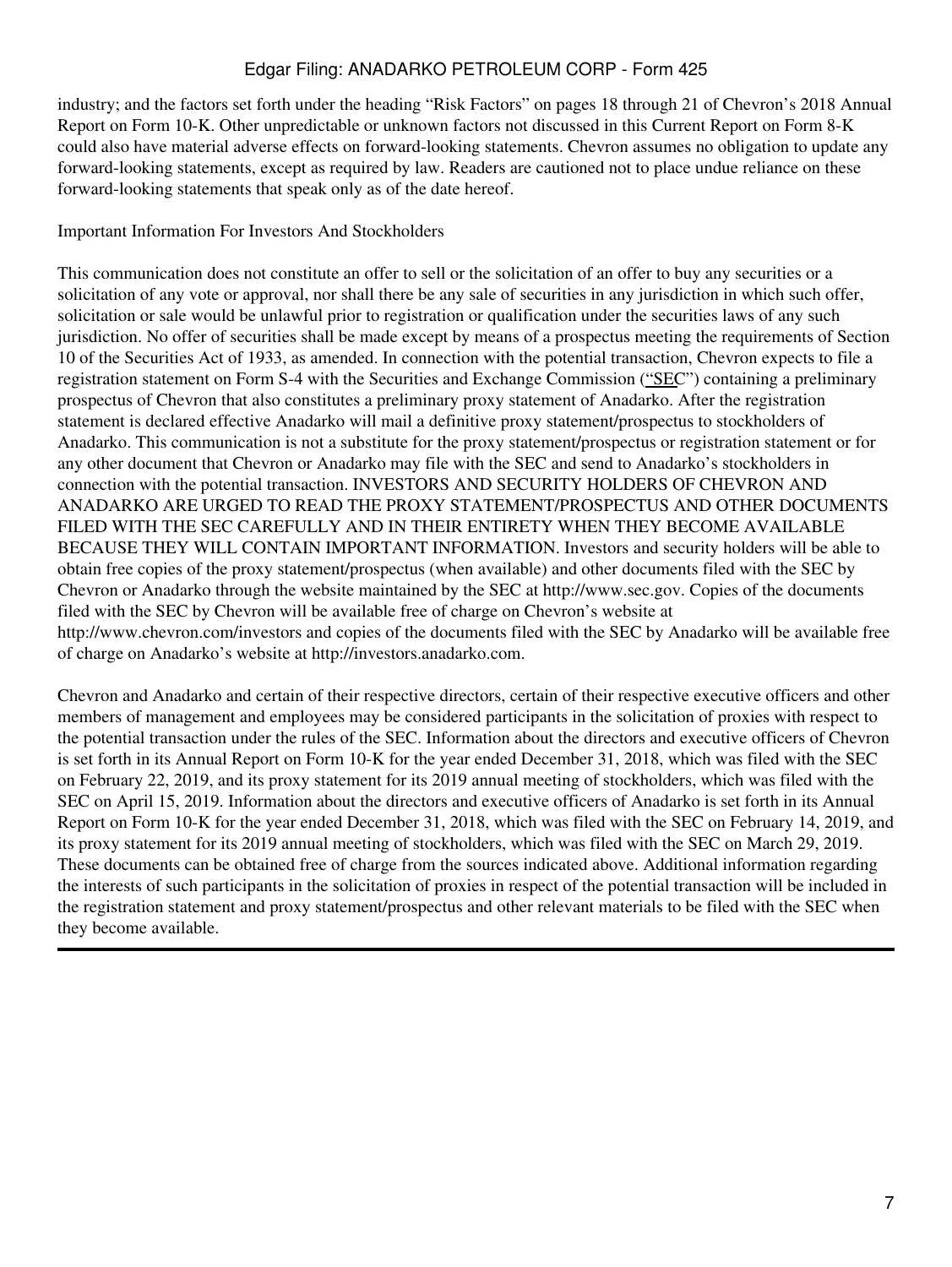Item 9.01 Financial Statements and Exhibits.

(d) Exhibits.

| <b>Exhibit</b><br>Number | Description                                                                                         |
|--------------------------|-----------------------------------------------------------------------------------------------------|
| 2.1                      | Agreement and Plan of Merger, dated as of April 11, 2019, among Chevron Corporation, Justify Merger |
|                          | Sub 1 Inc., Justify Merger Sub 2 Inc. and Anadarko Petroleum Corporation*                           |

\* Exhibits omitted pursuant to item 601(b)(2) of Regulation S-K. Chevron Corporation agrees to furnish supplementally a copy of any omitted exhibit to the SEC upon request.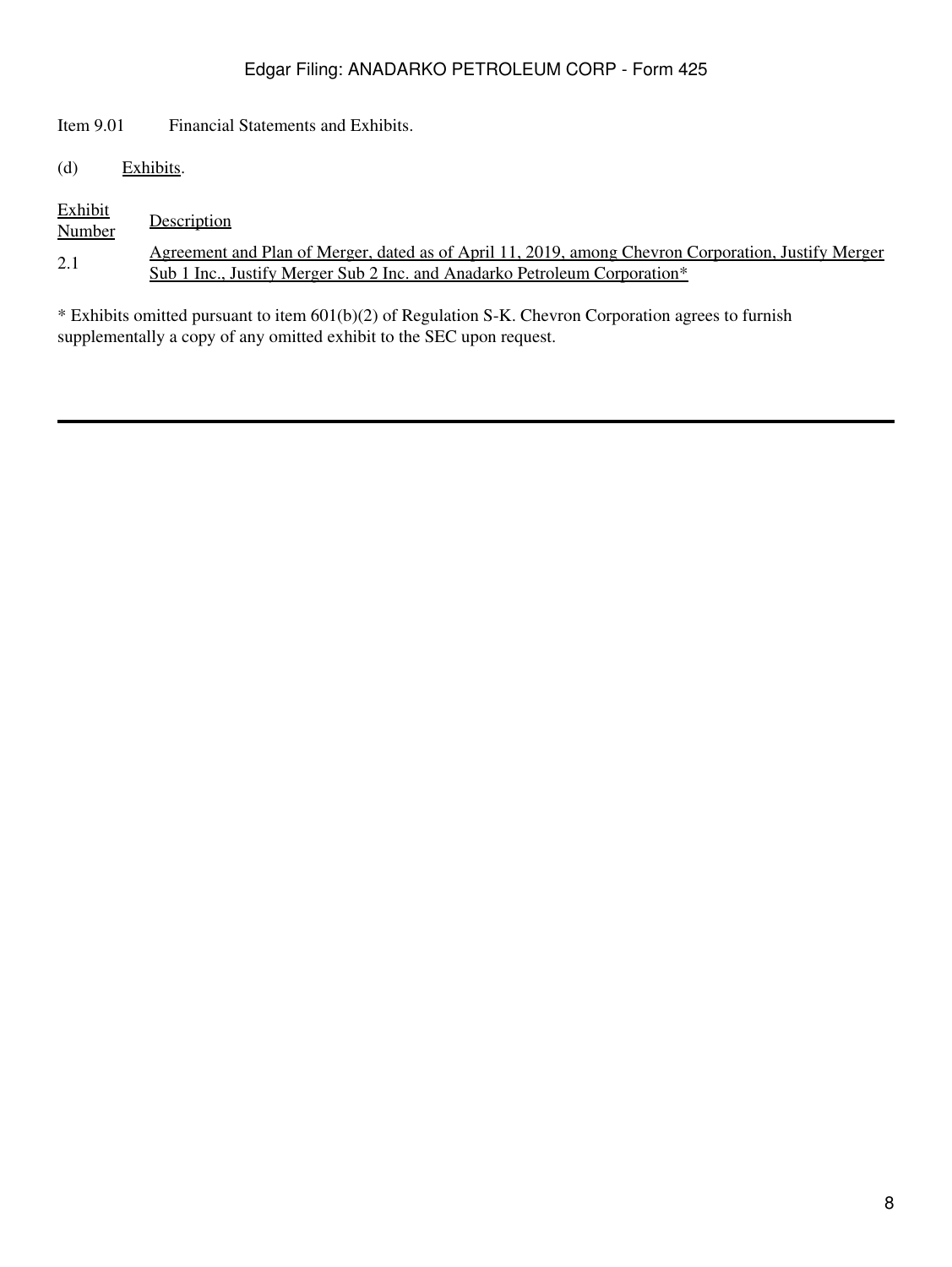| EXHIBIT INDEX  |                                                                                                            |
|----------------|------------------------------------------------------------------------------------------------------------|
| <u>Exhibit</u> |                                                                                                            |
| Number         | Description                                                                                                |
| 2.1            | <u>Agreement and Plan of Merger, dated as of April 11, 2019, among Chevron Corporation, Justify Merger</u> |
|                | <u>Sub 1 Inc., Justify Merger Sub 2 Inc. and Anadarko Petroleum Corporation*</u>                           |
|                |                                                                                                            |

\* Exhibits omitted pursuant to item 601(b)(2) of Regulation S-K. Chevron Corporation agrees to furnish supplementally a copy of any omitted exhibit to the SEC upon request.